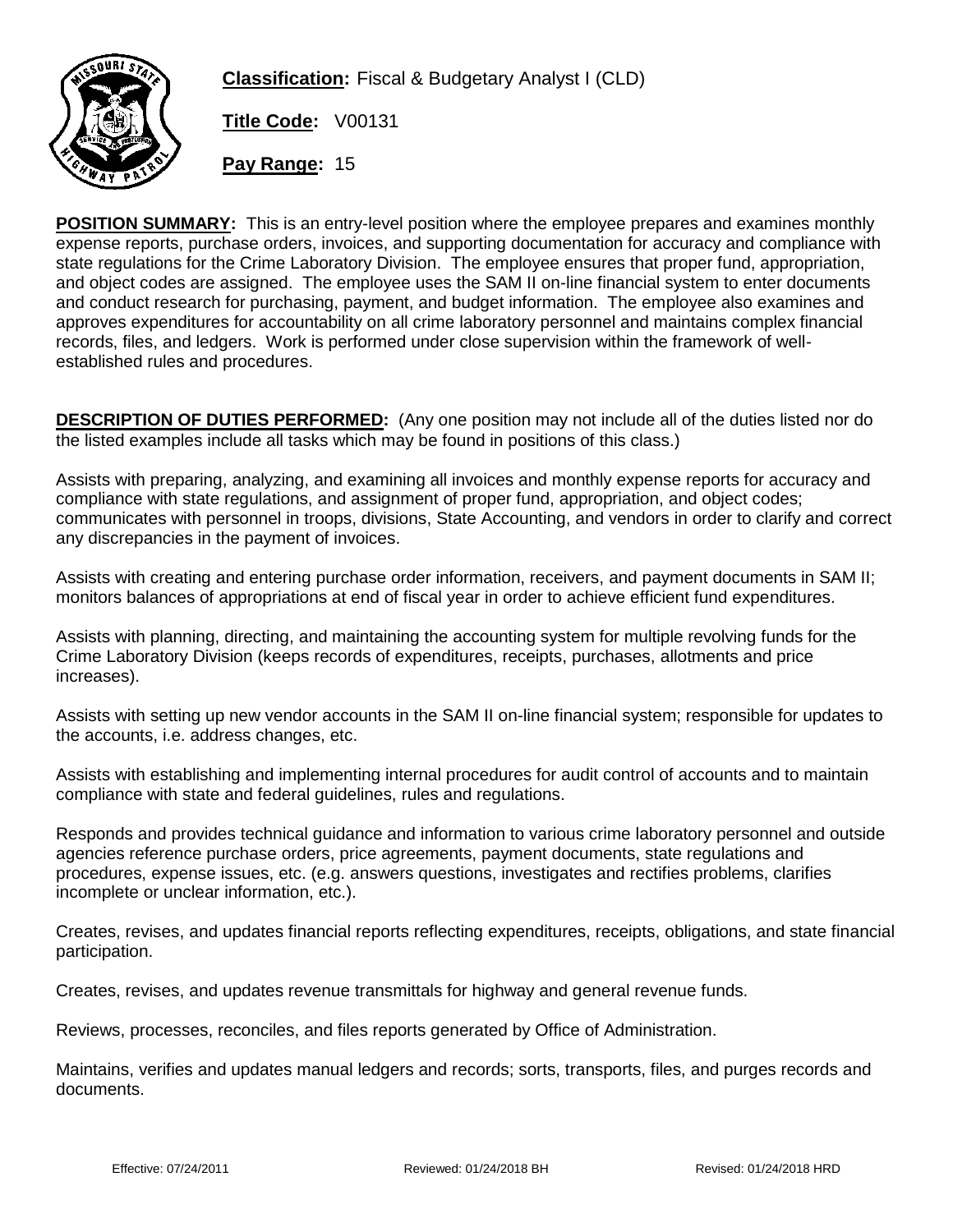## **Classification:** Fiscal & Budgetary Analyst I (CLD) **Page 2** Page 2

Maintains master file of all pending and closed purchase orders.

Monitors expiration dates for all lab purchasing contracts. Creates NR documents to renew or create contracts with vendors.

Serves as the division's secretary; checks email for incoming correspondence from other employees, divisions, and outside vendors; Creates and forwards correspondence to a variety of sources; serves as division's timekeeper; monitors and corrects time records in the SAM II system; delivers outgoing and incoming mail; distributes general orders to appropriate crime laboratory personnel.

Operates office equipment (e.g., typewriter, calculator, copier, personal computer, fax machine, telephone, printer, shredder, etc.).

Performs other related duties as assigned.

## **REQUIRED KNOWLEDGE, SKILLS, AND ABILITIES:** Some knowledge of modern office practices, procedures, and equipment.

Some knowledge of business English, punctuation, and spelling.

Some knowledge of bookkeeping principles and practices.

Ability to read English effectively.

Ability to learn Patrol policies and procedures governing expense reimbursement, expenditure of state funds, agency fiscal procedures, and fiscal records maintenance.

Ability to apply general bookkeeping principles in the recording of appropriations, encumbrances, and expenditures.

Ability to make computer entries in the SAM II on-line financial system.

Ability to make arithmetical calculations with speed and accuracy.

Ability to maintain complex clerical records and files.

Ability to verify documents produced and received, and takes proper steps to reconcile errors.

Ability to produce a volume of work and meet predetermined deadlines.

Ability to organize and prioritize work effectively.

Skill in operating a calculator with a high degree of efficiency.

Ability to operate basic office equipment (e.g., typewriter, calculator, copier, personal computer, fax machine, telephone, printer, shredder, etc.).

Possess or ability to obtain a valid Missouri Driver License.